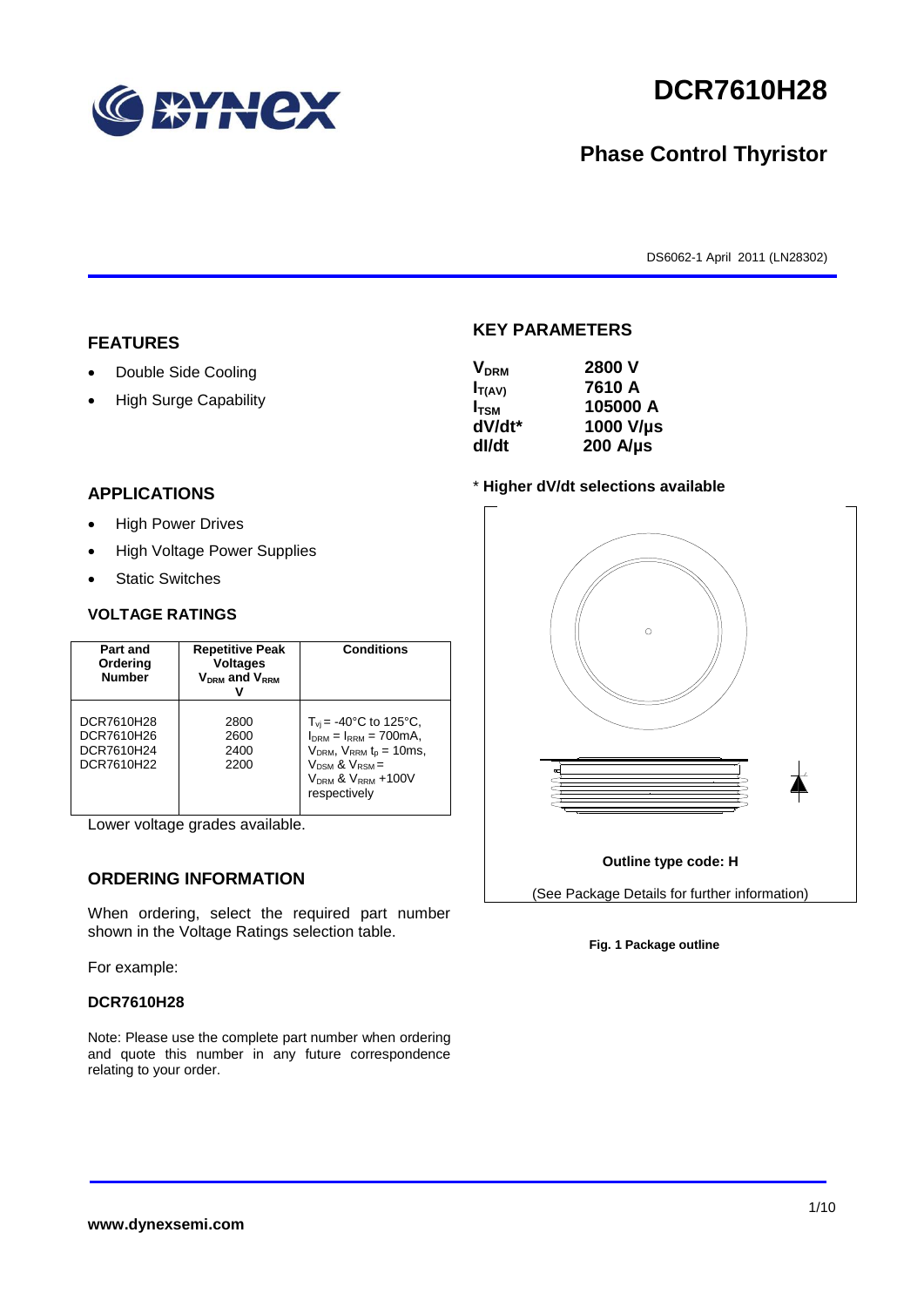

# **CURRENT RATINGS**

**Tcase = 60°C unless stated otherwise**

| Symbol       | <b>Parameter</b>                     | <b>Test Conditions</b>   | Max.  | <b>Units</b> |  |
|--------------|--------------------------------------|--------------------------|-------|--------------|--|
|              | Double Side Cooled                   |                          |       |              |  |
| $I_{T(AV)}$  | Mean on-state current                | Half wave resistive load | 7610  | Α            |  |
| $I_{T(RMS)}$ | RMS value                            | $\overline{\phantom{0}}$ | 11950 | Α            |  |
| Iт           | Continuous (direct) on-state current | $\overline{\phantom{0}}$ | 10760 | Α            |  |

## **SURGE RATINGS**

| Symbol       | <b>Parameter</b>                        | <b>Test Conditions</b>                            | Max.  | <b>Units</b>      |
|--------------|-----------------------------------------|---------------------------------------------------|-------|-------------------|
| <b>I</b> TSM | Surge (non-repetitive) on-state current | 10ms half sine, $T_{\text{case}} = 125^{\circ}$ C | 105.0 | kA                |
| $l^2t$       | $I2t$ for fusing                        | $V_R = 0$                                         | 55.13 | MA <sup>2</sup> s |

## **THERMAL AND MECHANICAL RATINGS**

| Symbol           | <b>Parameter</b>                      | <b>Test Conditions</b>    |    | Min. | Max.   | <b>Units</b> |
|------------------|---------------------------------------|---------------------------|----|------|--------|--------------|
| $R_{th(j-c)}$    | Thermal resistance – junction to case | Double side cooled        | DC |      | 0.004  | °C/W         |
| $R_{th(c-h)}$    | Thermal resistance – case to heatsink | Double side cooled        | DC |      | 0.0008 | °C/W         |
| $T_{\nu j}$      | Virtual junction temperature          | <b>Blocking VDRM/VRRM</b> |    | -40  | 125    | °C           |
| $T_{\text{stg}}$ | Storage temperature range             |                           |    | -40  | 140    | °C           |
| $F_m$            | Clamping force                        |                           |    | 110  | 130    | kN           |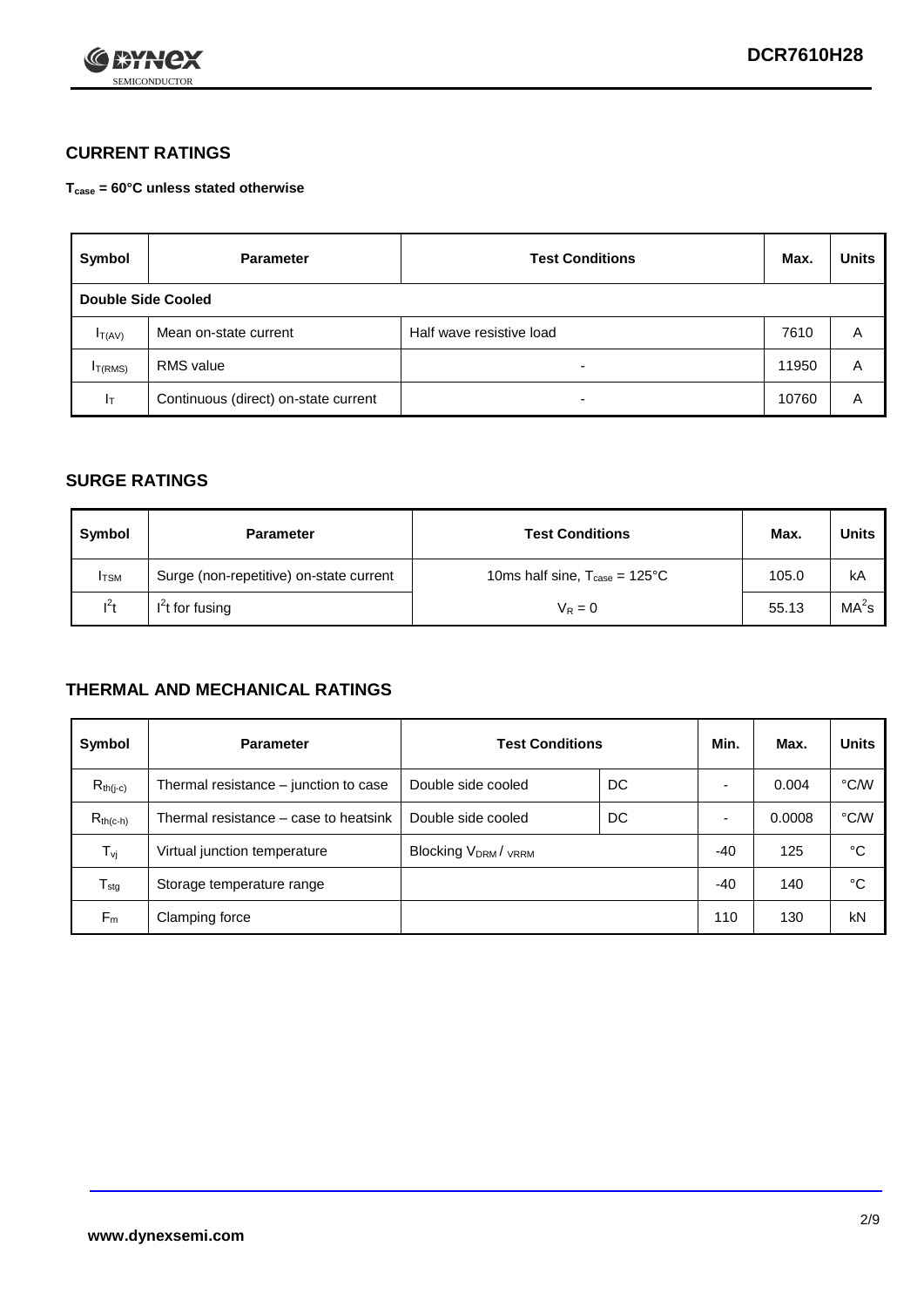

# **DYNAMIC CHARACTERISTICS**

| <b>Symbol</b>     | <b>Parameter</b>                              | <b>Test Conditions</b>                                                          |                 | Min.                     | Max.           | <b>Units</b> |
|-------------------|-----------------------------------------------|---------------------------------------------------------------------------------|-----------------|--------------------------|----------------|--------------|
| <b>IRRM</b> /IDRM | Peak reverse and off-state current            | At $V_{RRM}/V_{DRM}$ , $T_{case} = 125^{\circ}C$                                |                 | ä,                       | 700            | mA           |
| dV/dt             | Max. linear rate of rise of off-state voltage | To 67% $V_{DRM}$ , T <sub>j</sub> = 125°C, gate open                            |                 | 1000                     | $\blacksquare$ | $V/\mu s$    |
| dl/dt             | Rate of rise of on-state current              | From 67% $V_{DRM}$ to 5000A                                                     | Repetitive 50Hz | $\blacksquare$           | 200            | $A/\mu s$    |
|                   |                                               | Gate source 30V, 10 $\Omega$ ,                                                  | Non-repetitive  | ٠                        | 1000           | $A/\mu s$    |
|                   |                                               | $t_r$ < 0.5µs, T <sub>i</sub> = 125°C                                           |                 |                          |                |              |
| $V_T$             | On-state voltage                              | $I_T = 6000A$ , $T_{case} = 125^{\circ}C$                                       |                 |                          | 1.19           | $\vee$       |
| $V_{T(TO)}$       | Threshold voltage                             | $T_{\text{case}} = 125^{\circ}C$                                                |                 | ٠                        | 0.88           | $\vee$       |
| $r_{\text{T}}$    | On-state slope resistance                     | $T_{\text{case}} = 125^{\circ}C$                                                |                 | $\overline{\phantom{a}}$ | 0.052          | $m\Omega$    |
| $t_{\rm gd}$      | Delay time                                    | $V_D = 67\%$ V <sub>DRM</sub> , gate source 30V, 10 $\Omega$                    |                 | ٠                        | 3.0            | μs           |
|                   |                                               | $t_r = 0.5 \mu s$ , $T_i = 25^{\circ}C$                                         |                 |                          |                |              |
| $t_{q}$           | Turn-off time                                 | $T_i$ = 125°C, $V_R$ = 100V, dl/dt = 1.5A/µs,                                   |                 |                          | 800            | μs           |
|                   |                                               | $dV_{DR}/dt = 20 V/\mu s$ linear to 67% $V_{DRM}$                               |                 |                          |                |              |
| $Q_S$             | Stored charge                                 | $I_T = 2500$ A, tp = 1000us, T <sub>i</sub> = 125 °C,<br>$dl/dt = 1.5A/\mu s$ , |                 |                          | 5000           | $\mu$ C      |
| IL.               | Latching current                              | $T_i = 25^{\circ}C$ ,                                                           |                 | $\blacksquare$           | $\mathbf{1}$   | Α            |
| Iн                | Holding current                               | $T_i = 25^{\circ}C,$                                                            |                 |                          | 200            | mA           |

# **GATE TRIGGER CHARACTERISTICS AND RATINGS**

| Symbol          | <b>Parameter</b>         | <b>Test Conditions</b>                       | Max. | <b>Units</b> |
|-----------------|--------------------------|----------------------------------------------|------|--------------|
| V <sub>GT</sub> | Gate trigger voltage     | $V_{DRM}$ = 5V, $T_{case}$ = 25°C            | 2.6  | V            |
| $V_{GD}$        | Gate non-trigger voltage | At 40% $V_{DRM}$ , $T_{case}$ = 125°C        | TBD  | V            |
| Iст             | Gate trigger current     | $V_{DRM}$ = 5V, $T_{case}$ = 25°C            | 400  | mA           |
| lgp             | Gate non-trigger current | At 40% $V_{DRM}$ , $T_{case} = 125^{\circ}C$ | TBD  | mA           |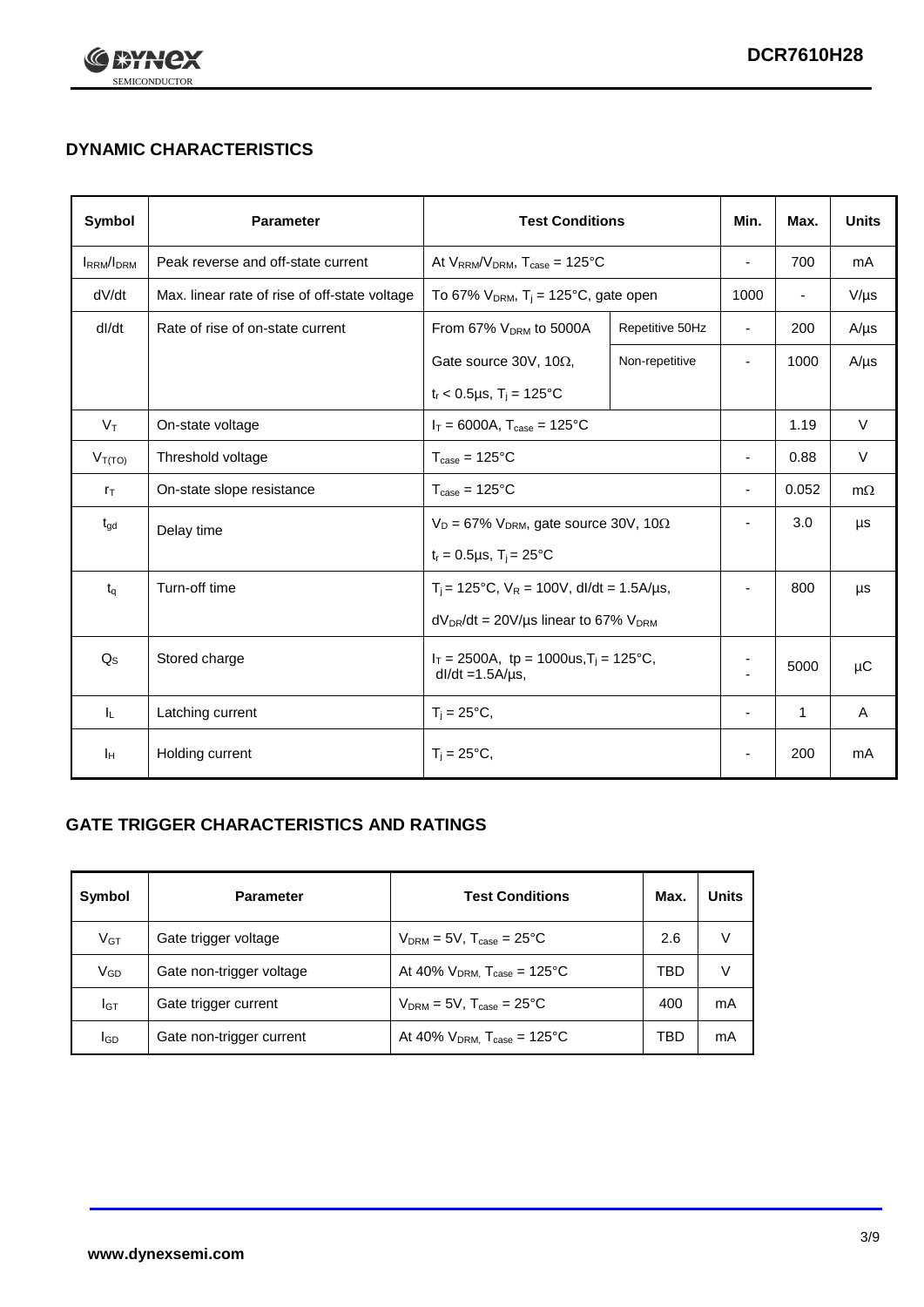

# **CURVES**



**Fig.2 Maximum &minimum on-state characteristics**



**Fig.3 Maximum (limit) transient thermal impedance – junction to case (°C/W)**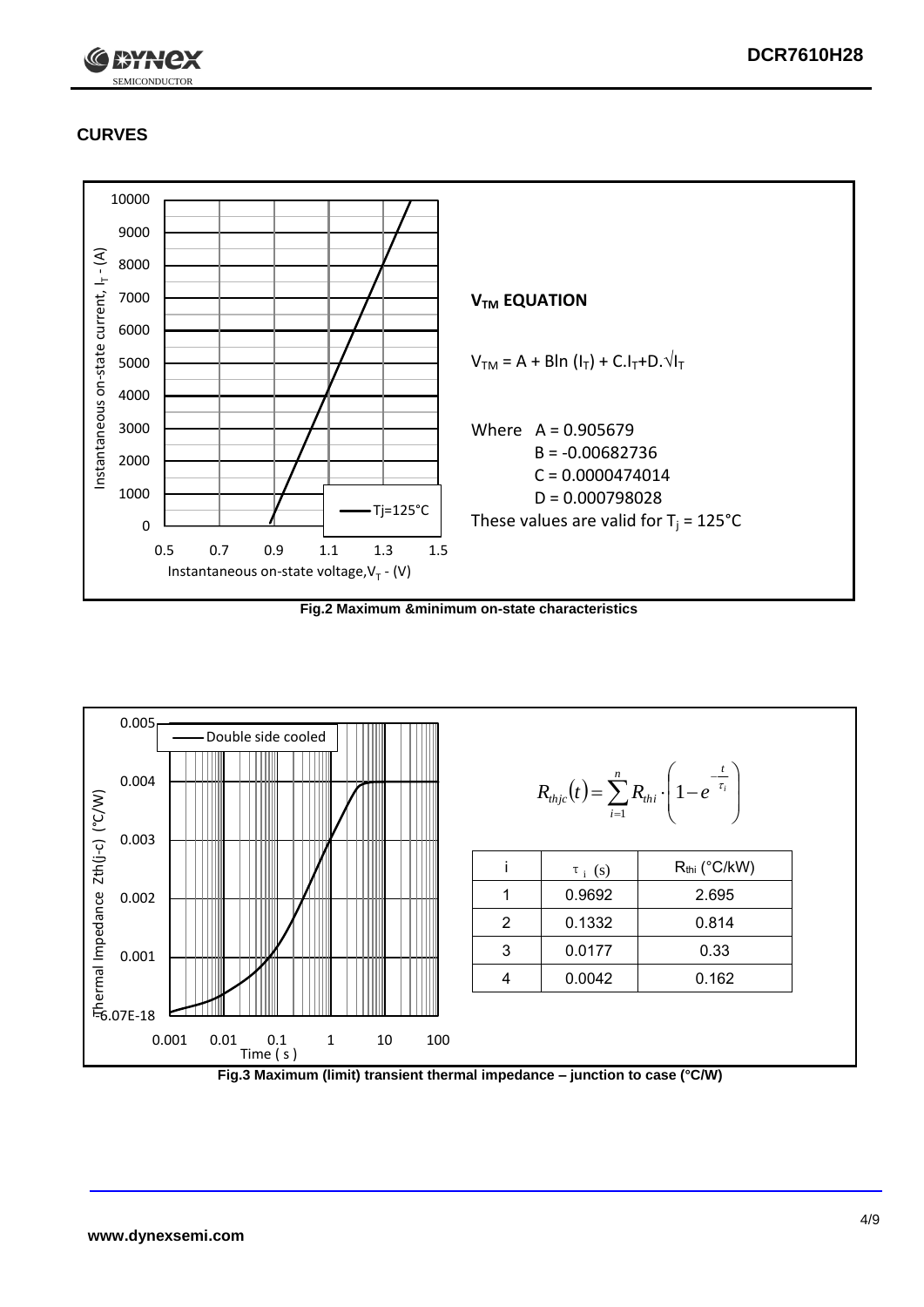





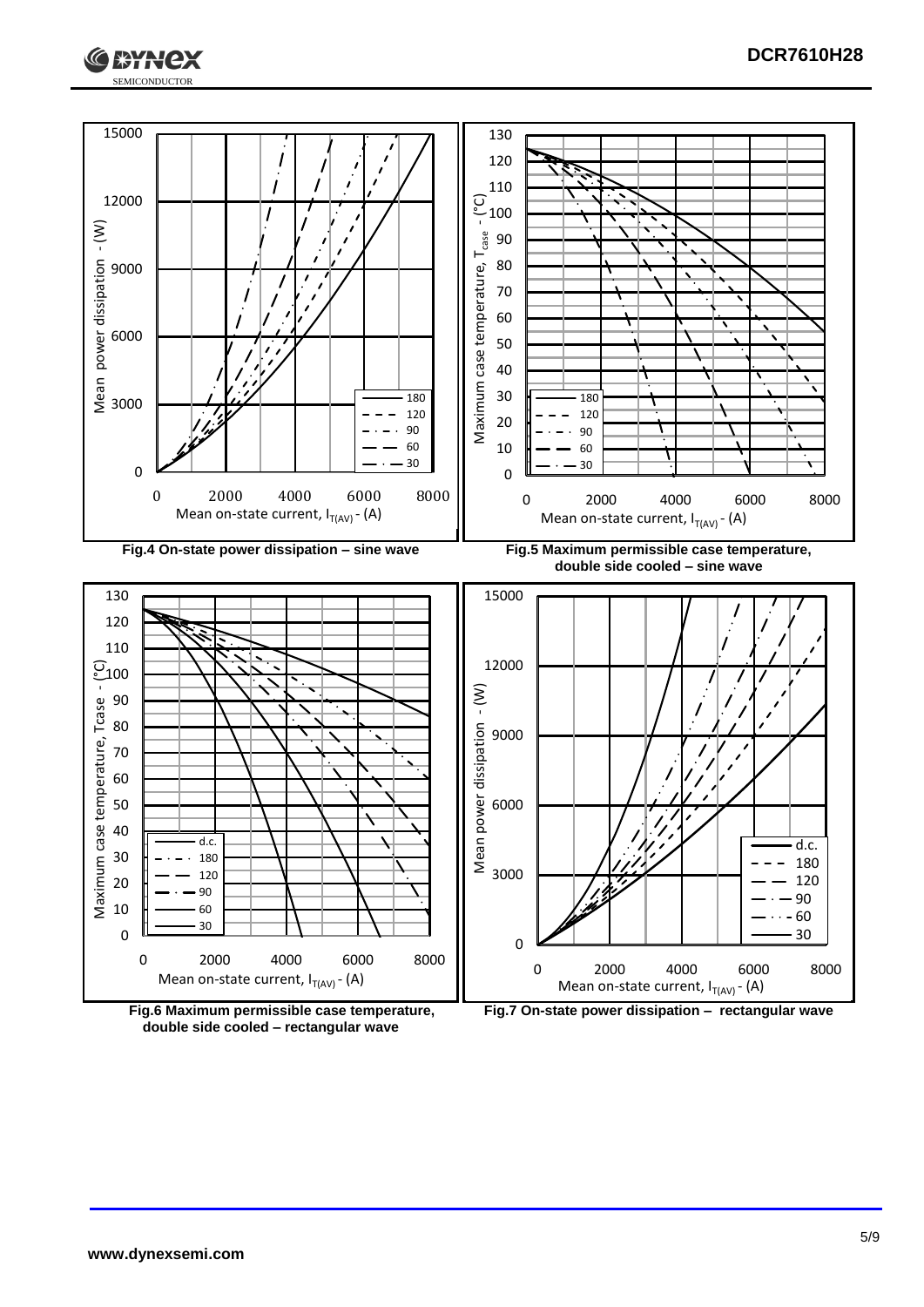





**Fig.10 Gate characteristics**

G

**ГЖАНСХ**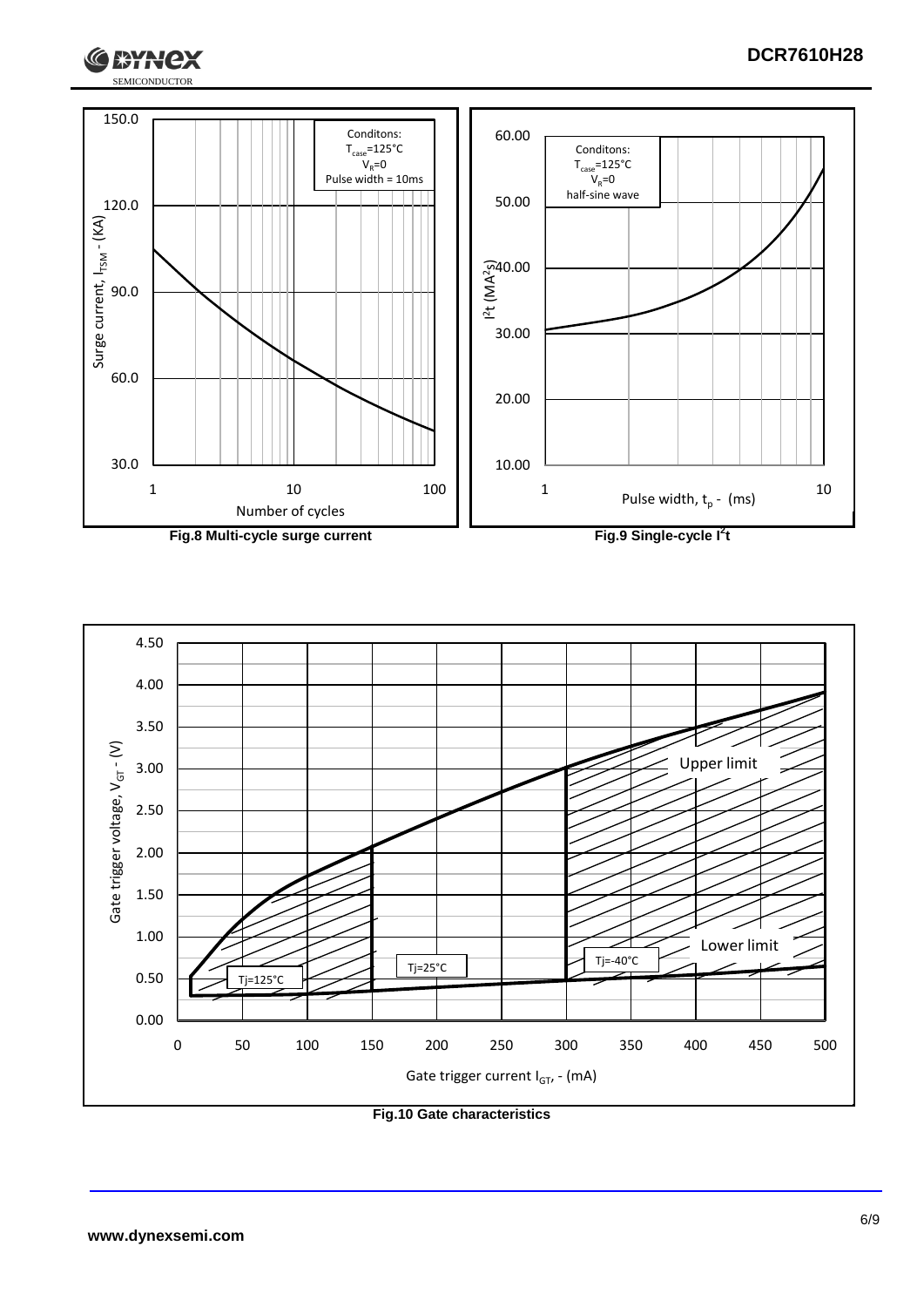



**Fig.11 Gate characteristics**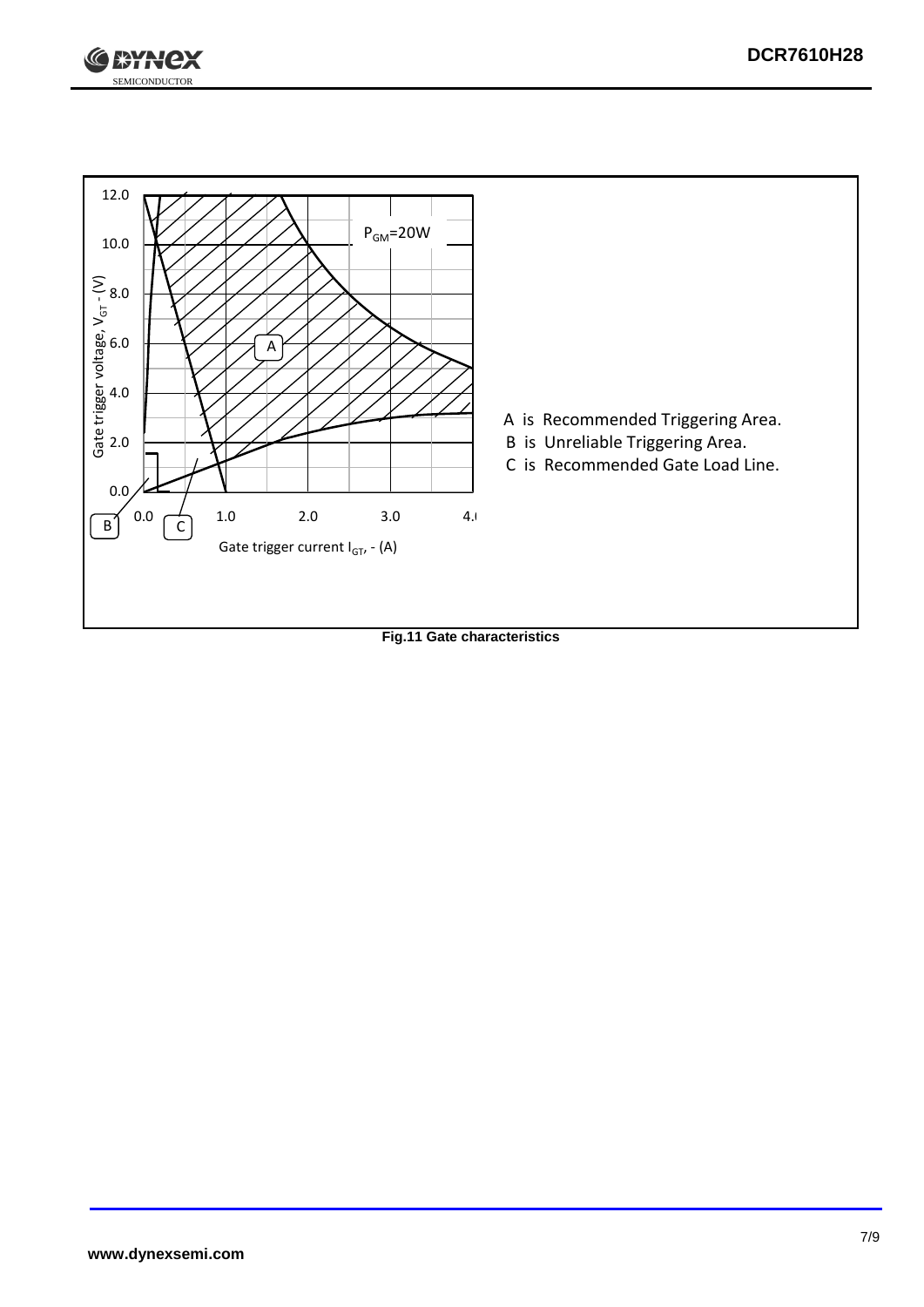

# **PACKAGE DETAILS**

For further package information, please contact Customer Services. All dimensions in mm, unless stated otherwise. DO NOT SCALE.



**Fig.12 Package outline**